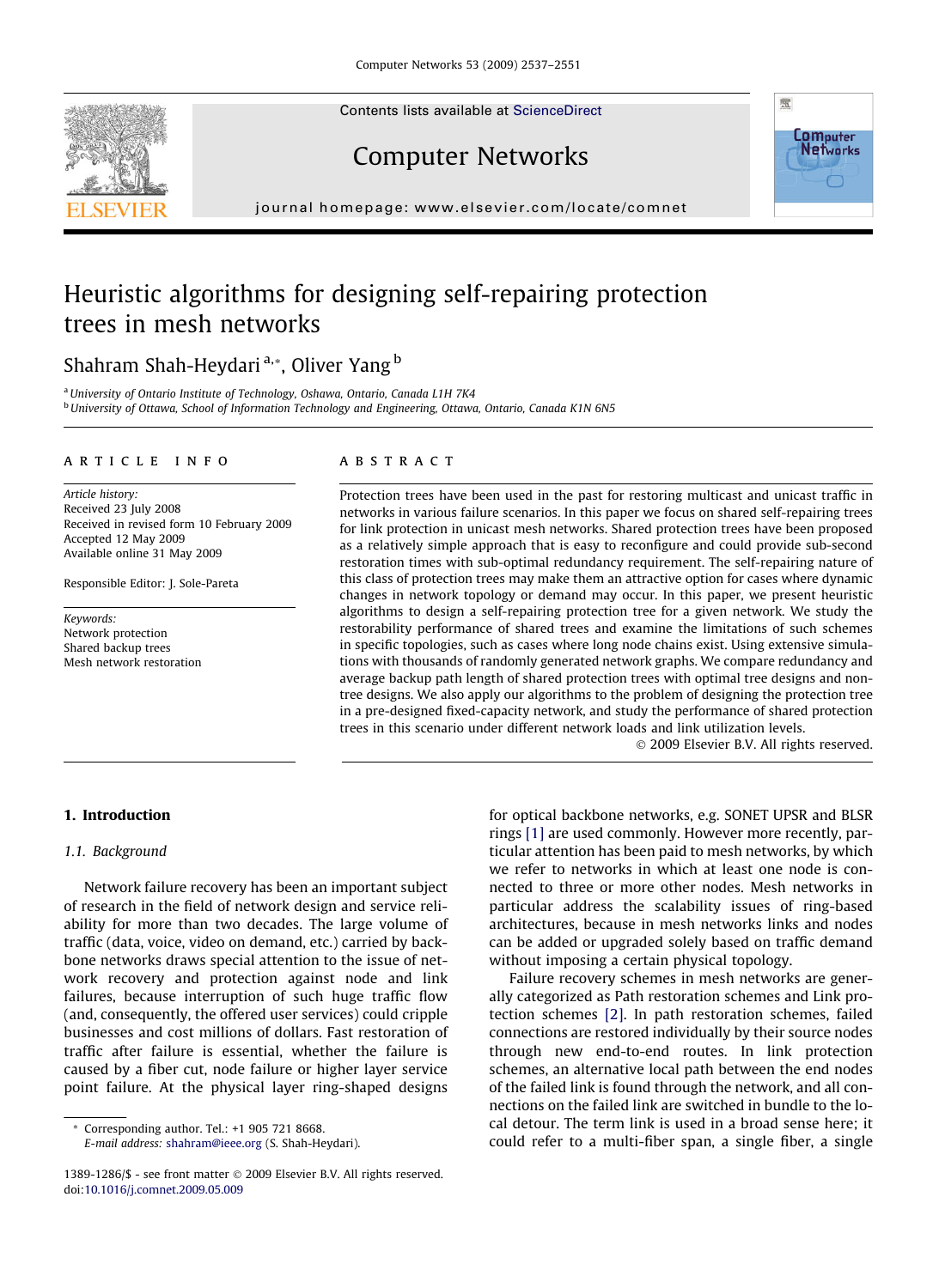wavelength on a fiber, or even a higher layer logical connection. As such, different wavelengths on a fiber may be re-routed on different paths. Path and link protection schemes could use dedicated spare capacity for each backup path, or share the spare capacity on each link among all backup paths that traverse it.

In general, link protection could potentially provide faster recovery service than path restoration because there is no need to inform the source node of each individual connection, or to re-compute the end-to-end path from the source node. This factor could become even more important in backbone networks where each fiber might carry thousands of connections between different source-destination pairs. On the other hand, studies have shown that end-to-end path restoration could provide more capacity efficiency and reduce the required redundancy in the network [\[3\].](#page--1-0) In practice, link protection schemes are preferable for quick restoration of physical layer communication in backbone networks, while path restorations can be deployed at the internetworking layer of the network.

## 1.2. Related work

We focus our attention on those studies that are more relevant to the subject of this paper, namely the design of tree-based link protection schemes. Therefore, this review does not cover huge amount of prior research on path restoration algorithms. Specifically, we briefly review mesh survivable design techniques, ring and cycle-based techniques, and then discuss applications of unicast trees in network service restoration and dynamic reconfiguration.

Research on mesh survivability schemes has been conducted for about two decades by now. At first, such research efforts focused on using network digital crossconnects to re-route the connections of a failed link over k shortest-paths either from the source node or between the end nodes of the failed link. Distributed protocols such as the SelfHealing Network (SHN) [\[4\]](#page--1-0) have been proposed to eliminate the need to maintain a central link-state database. Such approaches allowed sharing of spare capacities for backup paths of different links, essentially assuming that the probability of two concurrent link failures was low. The problem of optimizing backup paths to minimize redundancy (often referred as Spare Capacity Assignment – SCA) has been formulated as an Integer Linear Programming (ILP) in several studies under different constraints [\[5–9\]](#page--1-0). For the SCA problem it is assumed that the network topology and the working capacity of each link are known, and then the shared spare capacity is optimized by finding the best backup paths for each unit of working capacity. SCA optimization formulations are NP-complete and thus difficult to solve except for small networks. However, such optimal solutions are often used as yardsticks for evaluating the performance of equivalent heuristic methods.

More recent proposals have employed cycle-based protection in which backup paths for network links are arranged on one or more graph cycles [\[10–13\]](#page--1-0). This approach would provide certain advantages, such as easier migration from ring-based SONET to a mesh network, as well as faster restoration speed if the cycles are pre-con-

nected. The equivalent SCA design problem for protection cycles has been formulated as an ILP with cycle enumeration (pre-processing a list of potential cycle candidates) [\[14\].](#page--1-0) This formulation adds a new constraint to the unrestricted optimal mesh survivable design; that the backup paths should be selected from links on a pre-selected group of cycles. As a result, the redundancy requirement of a cycle-based design tend be higher than the optimal mesh design. The ILP approach to cycle design is also NP-Complete, with exponential computational times reported in [\[14\]](#page--1-0). Heuristic design algorithms were proposed in [\[15,16\]](#page--1-0) to reduce computational times by limiting the number of cycle candidates at the cost of higher redundancy.

The high computational complexity of designing optimal mesh and cycle protection schemes has generated some interest in alternatives with less computational complexity and with simpler manageability; i.e. the ability to reconfigure, scale, maintain and regionalize network wide protection scheme with ease while still providing sub-second restoration speed with sub-optimal redundancy requirements. Network trees provide an alternative option for pre-planning backup paths with reasonable computational complexity. Trees are local by nature and changes on one branch have limited impact on other branches and higher layers in the hierarchy. This fact also provides simpler handling of multiple-link failure or node failures with tree-based protection schemes. A number of telecommunication protocols for constructing spanning trees already exists in various layers of today's networks and can be modified for construction of protection trees. Network state information and databases for tree-based algorithms have already been developed and deployed in the networks. It is easy to grow, modify, add branches or repair a spanning tree using common protocols currently deployed in the mesh networks. Furthermore when static vs. re-configurable networks are being considered, shared protection trees can be managed in a self-repairing manner, where a disconnected node can reconnect itself to the protection structure using primarily local state information and without the need to re-compute the complete set of backup paths for each link. Such computation can be done in advance and stored in the node so that no routing computation would be necessary after failure. On the other hand, it is expected that shared-capacity unicast protection trees in general may require more network redundancy than an equivalent shared-capacity optimal mesh or cycle-based designs. One reason is that a tree provides one backup path for each link while a cycle could provide two backup paths (clockwise and counterclockwise) for each non-cycle link and thus more sharing of spare capacity is possible [\[12\].](#page--1-0)

Spanning trees have been used widely for routing and protection of traffic in telecommunication networks, for instance, for maintaining connectivity between bridges that connect subnets [\[17\]](#page--1-0), and in ATM multicast path restoration [\[18,19\],](#page--1-0) where node or edge-disjoint spanning trees could be used for providing the main and backup routes for multicast traffic from source to sink nodes. Core-based shared tree [\[20\]](#page--1-0) has also been used for shared protection of multicast traffic. Multicast networks primarily use span-